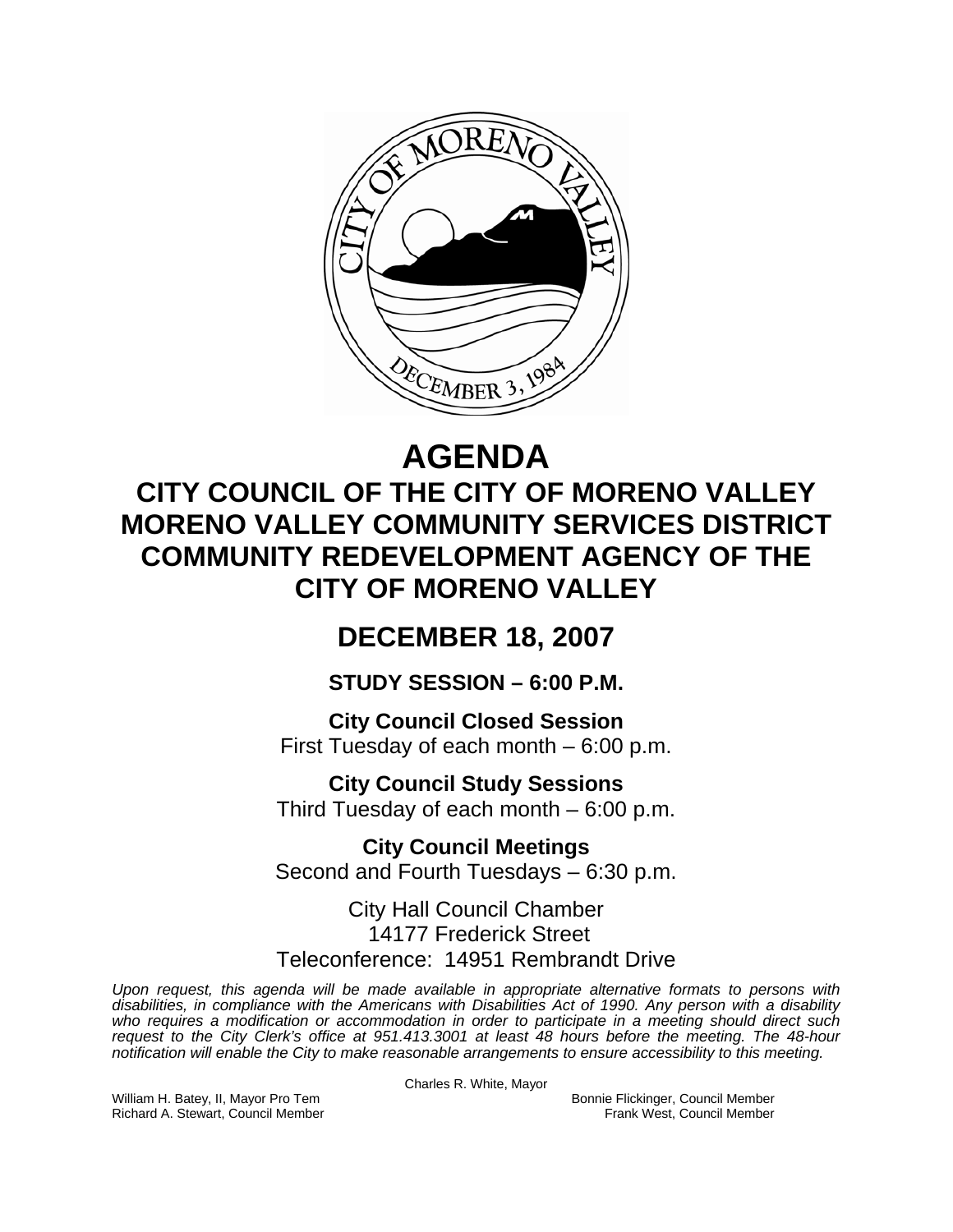#### **AGENDA MORENO VALLEY CITY COUNCIL MORENO VALLEY COMMUNITY SERVICES DISTRICT COMMUNITY REDEVELOPMENT AGENCY OF THE CITY OF MORENO VALLEY STUDY SESSION - 6:00 P.M. DECEMBER 18, 2007**

- **CALL TO ORDER**
- **PLEDGE OF ALLEGIANCE**
- **INVOCATION**
- **ROLL CALL**
- **INTRODUCTIONS**

#### • **PUBLIC COMMENTS ON MATTERS UNDER THE JURISDICTION OF THE CITY COUNCIL**

There is a three-minute time limit per person. Please complete and submit a BLUE speaker slip to the City Clerk. All remarks and questions shall be addressed to the presiding officer or to the City Council and not to any individual Council Member, staff member or other person.

- 1. Directly Elected Mayor **(City Attorney/10 Min.)**
- 2. Council Recognition of Local Sports Teams or Individual Athletes **(City Clerk/ 5 Min.)**
- 3. Discussion of Zip Code Used by DHL (Oral Presentation) **(Flickinger/10 Min.)**
- 4. City Council Requests and Communications

(Times shown are only estimates for staff presentation. Items may be deferred by Council if time does not permit full review.)

 $\bullet$  Oral Presentation only – No written material provided